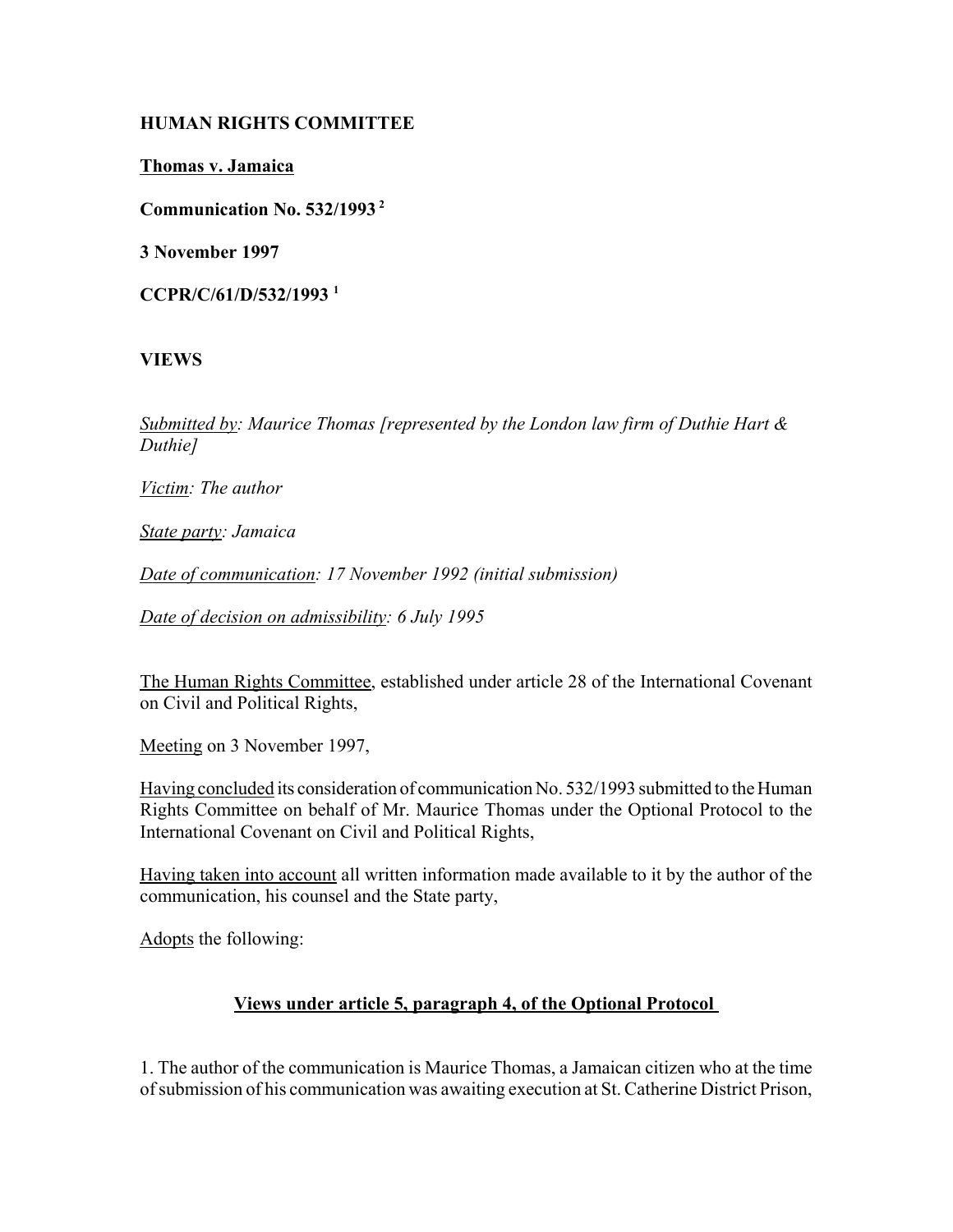Jamaica. He claims to be a victim of violations by Jamaica of articles 6, 7 and 14 of the International Covenant on Civil and Political Rights.<sup>3</sup> His death sentenced was commuted in 1995. He is represented by Shaun Murphy of the London law firm of Duthie Hart and Duthie.

### The facts as submitted by the author

2.1 On 5 February 1985, the author was convicted of the murder of one Anthony Chamberlain and sentenced to death by the Home Circuit Court, Kingston, Jamaica; he claims to be innocent. The Court of Appeal treated the application for leave to appeal as the hearing of the appeal dismissing it on 28 January 1987; a written judgment was issued on 12 April 1988. On 23 July 1992, the Judicial Committee of the Privy Council denied special leave to appeal. Following a reclassification hearing on 27 March 1995, the offence of which the author was convicted was reclassified as non-capital and his death sentence was commuted.

2.2 The prosecution's case was that, on 15 March 1982 at approximately 6:30 p.m., one Allan Gray and his common law wife, Gloria Thompson, who were in the backyard of their house, heard gunshots from the front where the deceased, Gloria Thompson's nephew, was sitting. They went around the house and saw the victim staggering towards them, mortally wounded. Behind him followed two men. Allan Gray identified one of them as the author, and said that he fired a shot at him, Gray then ran to the other side of the house. He was caught there by two other men, who shot him through the jaw. The author was only arrested on 26 July 1982.

2.3 The prosecution's case rested exclusively on the identification evidence of Allan Gray and Gloria Thompson. No ballistic or forensic evidence was adduced. Gray testified that he had known the author from childhood. He had given the author's name and the names of the three other men to the police. Gloria Thompson testified that although she did not know the author's name, she had known him for a long time.

2.4 The author testified that, at the time of the killing, he was at home with his mother and sister, approximately half a mile away from the deceased's home. The defense did not call his mother and sister as witnesses during the trial, but another witness testifying on the author's behalf stated that at approximately 6 p.m. she had seen the author at his home with his mother and sister, and then again at approximately 7 p.m.

2.5 The author submits that on 5 April 1988, one Eugene Benjamin, another inmate detained at St. Catherine's District Prison, confessed to the murder of Anthony Chamberlain shortly before his death. The confession was allegedly repeated before police officers, the Superintendent of the Prison and a magistrate; it is contended that the confession was put into writing. Efforts to obtain a copy of the alleged confession have remained unsuccessful.

## The complaint

3.1 The author claims a violation of article 14, paragraph 3(c), in that the delays in judicial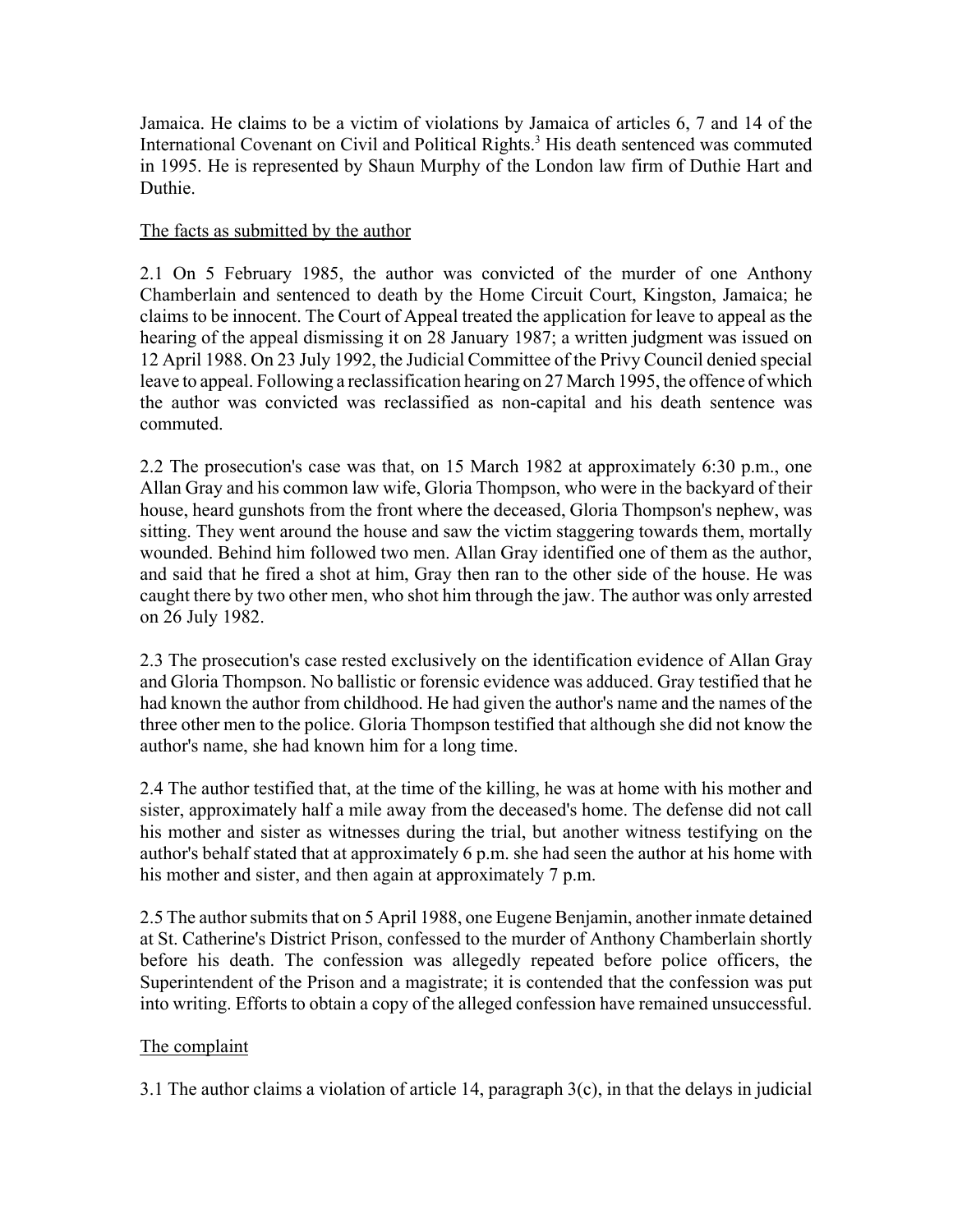proceedings in his case amount to a violation of his right to be tried without undue delay. From the date of his arrest, he waited two and a half years until the trial, another two years until the conclusion of his first appeal, a further 15 months until the written judgment of the court of Appeal, and yet another four years and three months until the decision of the Judicial Committee of the Privy Council. The last delay allegedly was due to the State party's failure to grant him legal aid.

3.2 The author further alleges that the State party's failure to provide him with legal aid for his petition to the Judicial Committee of the Privy Council is a violation of article 14, paragraphs 3(b) and (d). The absence of legal aid prevented the case from being conducted swiftly and counsel from collecting any further evidence on the author's behalf. Particular reference is made to the alleged confession of Eugene Benjamin, which could not be fully investigated due to the absence of a lawyer in Jamaica, and to the impossibility for counsel in London to trace and interview the author's mother and sister.

3.3 It is further submitted that, as a result of the judicial delays, the lack of proper legal representation in Jamaica following the unsuccessful appeal, and his confinement to death row between 1985 and 1995, the author's uncertainty and distress intensified. This is said to amount to cruel, inhuman and degrading treatment, in violation of article 7.

3.4 It is submitted that the failure to provide Mr. Thomas or his counsel with a copy of Mr. Benjamin's confession statement, exonerating the author of the offence for which he was convicted, constitutes a violation of the author's rights under article 14, in particular of his right to appeal, since, in the absence of said document, he could not pursue his right, under Section 29(1) of the Judicature (Appellate Jurisdiction) Act, to have his case reviewed. In this context, counsel submits that he has contacted the Registrar of the Court of Appeal, the Director of Public Prosecutions, the Minister of Justice and the Governor General, all to no avail. He states that the Deputy Director of Public Prosecutions informed him that the statement was considered by the Jamaica Privy Council on 2 August 1988; however, no copy was made available to counsel.

3.5 The author further claims that until a full investigation is made into the alleged confession statement of Eugene Benjamin, and until his mother and sister are interviewed, his execution would constitute an arbitrary deprivation of his life, in violation of article 6, paragraph 1, since he has not been given a reasonable opportunity to exonerate himself through gathering of all evidence. This allegation has become moot after commutation of the author's sentence.

#### The State party's observations

4. By submission of 30 March 1994, the State party argues that the communication was inadmissible for failure to exhaust domestic remedies.

## Committee's decision on admissibility

5.1 At its fifty-fourth session, the Committee considered the admissibility of the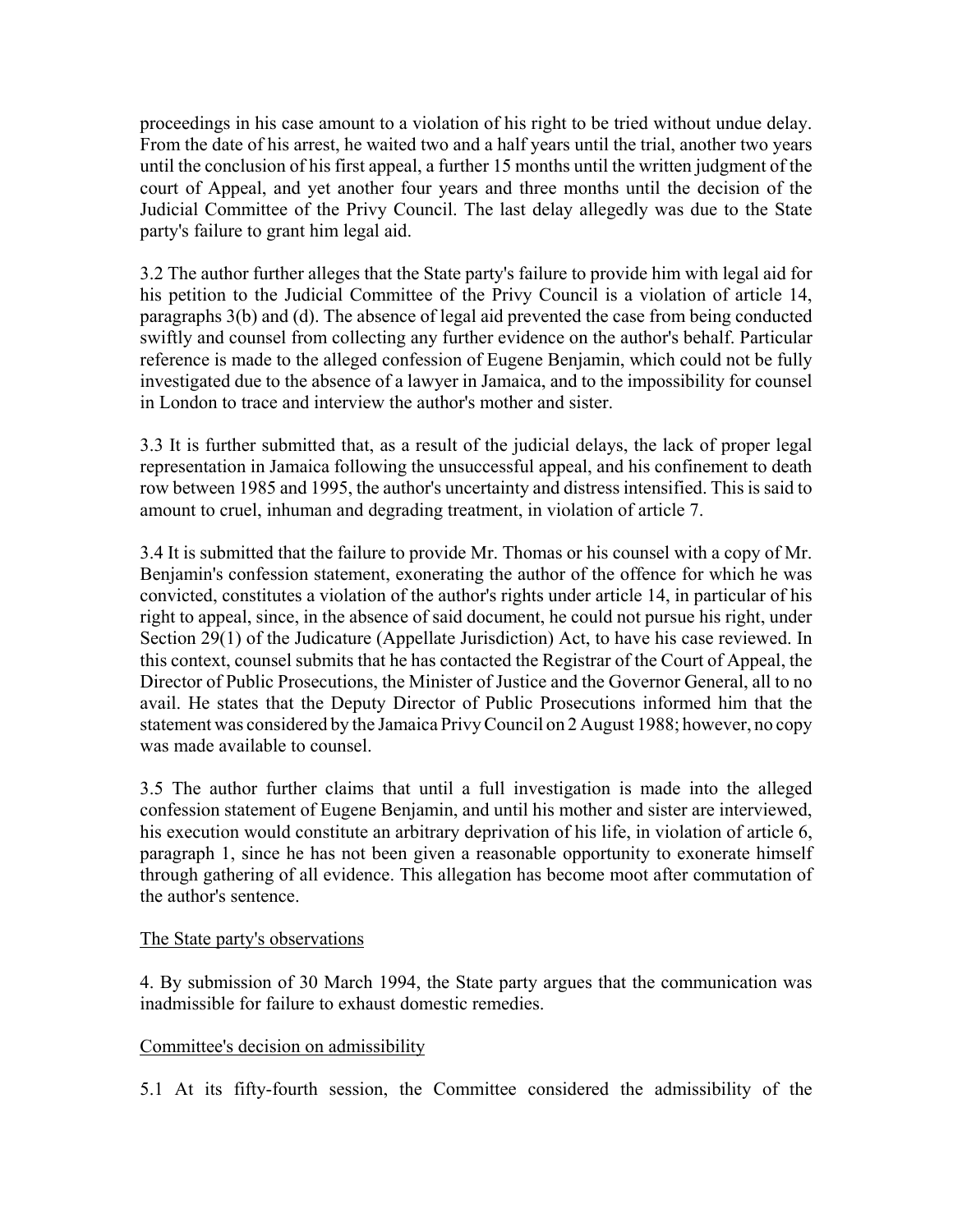communication. It noted that the author was convicted of murder, that his appeal was dismissed and that his special petition for leave to appeal to the Judicial Committee of the Privy Council was rejected. It therefore concluded that it was not precluded by article 5, paragraph 2(b), from considering the communication.

5.2 The Committee considered that the author and his counsel had sufficiently substantiated, for purposes of admissibility, that the communication could raise issues under article 14 and, consequently, under article 6 of the Covenant, which needed to be examined on the merits.

5.3 As to the author's claim that his prolonged detention on death row amounted to a violation of article 7 of the Covenant, the Committee noted that although some national courts of last resort had held that prolonged detention on death row for a period of five years or more violates their constitutions or laws,<sup>4</sup> the Committee's jurisprudence remained that detention for any specific period would not be a violation of article 7 of the Covenant in the absence of some further compelling circumstances. 5 The Committee observed that the author had not substantiated, for purposes of admissibility, any specific circumstances of his case that would raise an issue under article 7 of the Covenant. This part of the communication was therefore deemed inadmissible under article 2 of the Optional Protocol.

### Issues and proceedings before the Committee

6.1 The Committee has considered the communication in the light of all the information provided by the parties. It notes with concern that, following the transmittal of the Committee's decision on admissibility, no further information has been received from the State party clarifying the matter raised by the present communication, despite a reminder sent to it on 11 March 1997. The Committee recalls that it is implicit in article 4, paragraph 2, of the Optional Protocol, that a State party examine in good faith all the allegations brought against it, and that it provide the Committee with all the information at its disposal. In the light of the failure of the State party to cooperate with the Committee on the matter before it, due weight must be given to the author's allegations, to the extent that they have been substantiated.

6.2 The Committee notes that the information before it shows that the author was arrested on 26 July 1982, that he was convicted for murder on 5 February 1985, the appeal dismissed on 28 January 1987, that a written judgement was not issued by the Court of Appeal until 12 April 1988 and that the Privy Council denied leave on 23 July 1992. Proceedings against the author therefore took just under 10 years to complete. The author remained in detention throughout this period and was confined to death row from 1985 onwards. Article 14, paragraph 3(c), of the Covenant prescribes that anyone charged with a criminal offence has the right to be tried without undue delay; the Committee concludes that a delay of almost 31 months from arrest to conviction plus a further three years before the completion of the Appeal proceedings cannot be deemed compatible with this provision, in the absence of any explanations from the State party justifying the delay. The denial of legal aid which contributed to the further delay in the author's application for leave to appeal to the Privy Council is also a violation of article 14, paragraph 3(d).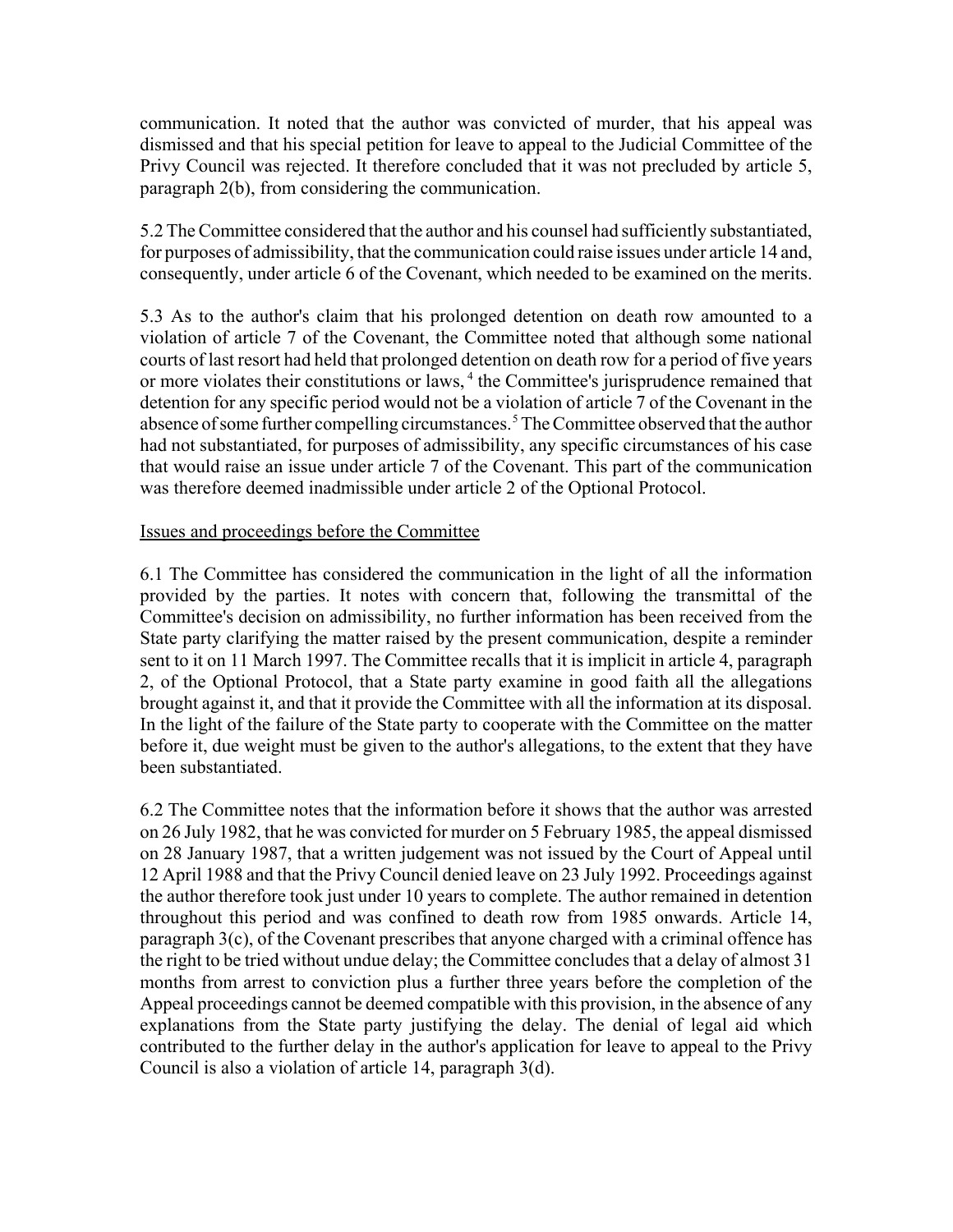6.3 The author contends that he was unable to obtain the attendance and examination of witnesses on his behalf on equal terms as witnesses against him. Reference is made in particular to the availability of the author's mother and sister, who were not called as alibi witnesses. However, the Committee considers that as defense witnesses were available to the author, and one alibi witness was in fact called, it was counsel's professional judgment not to call them. The Committee also observes that the material before it does not reveal that either counsel or the author himself ever complained to the trial judge that they were unable to examine the witnesses under the same conditions as witnesses for the prosecution, or unable to examine some witnesses at all. The Committee therefore finds no violation of article 14, paragraph 3(e), of the Covenant.

6.4 The author claims that his right to appeal to the Court of Appeal of Jamaica was violated because neither he nor his counsel were provided with a copy of Mr. Benjamin's alleged confession statement which would exonerate the author. He also claims that the absence of legal aid prevented him from having further investigations carried out in relation to the alleged confession. In the absence of the document, he claims that he could not pursue his right under Section 29(1) of the Judicature (Appellate Jurisdiction) Act to have his case reviewed. The Committee notes that the State party has not explained why this alleged statement was never made available to the author or to his counsel; it notes too that counsel states that the Deputy Director of Public Prosecutions informed him that the statement was considered by the Jamaica Privy Council on 2 August 1988, and considered that it did not warrant a reference to the Court of Appeal on Section 29 (1), and was not referred. The Committee is of the view that the failure to provide Mr. Thomas with legal aid in Jamaica has denied him the opportunity to have enquiries made about the matter and to pursue such legal remedies as may have been available to him in Jamaica in accordance with the Constitution or otherwise and that this amounts to a violation of article 14, paragraph 3(d), in conjunction with article 2, paragraph 3.

7. The Human Rights Committee, acting under article 5, paragraph 4, of the Optional Protocol to the International Covenant on Civil and Political Rights, is of the view that the facts before it disclose a violation of article 14, paragraphs 3(c) and (d), of the International Covenant on Civil and Political Rights.

8. In accordance with article 2, paragraph 3(a), of the Covenant, the State party is under an obligation to provide the author with an effective remedy. The Committee has noted that the State party has commuted the author's death sentence and recommends that, in view of the fact that the author has spent over fifteen years in prison, the State party consider the author's release. The State party is under an obligation to ensure that similar violations do not occur in the future.

9. Bearing in mind that, by becoming a party to the Optional Protocol, the State party has recognized the competence of the Committee to determine whether there has been a violation of the Covenant or not and that, pursuant to article 2 of the Covenant, the State party has undertaken to ensure to all individuals within its territory and subject to its jurisdiction the rights recognized in the Covenant, and to provide an effective and enforceable remedy in case a violation has been established, the Committee wishes to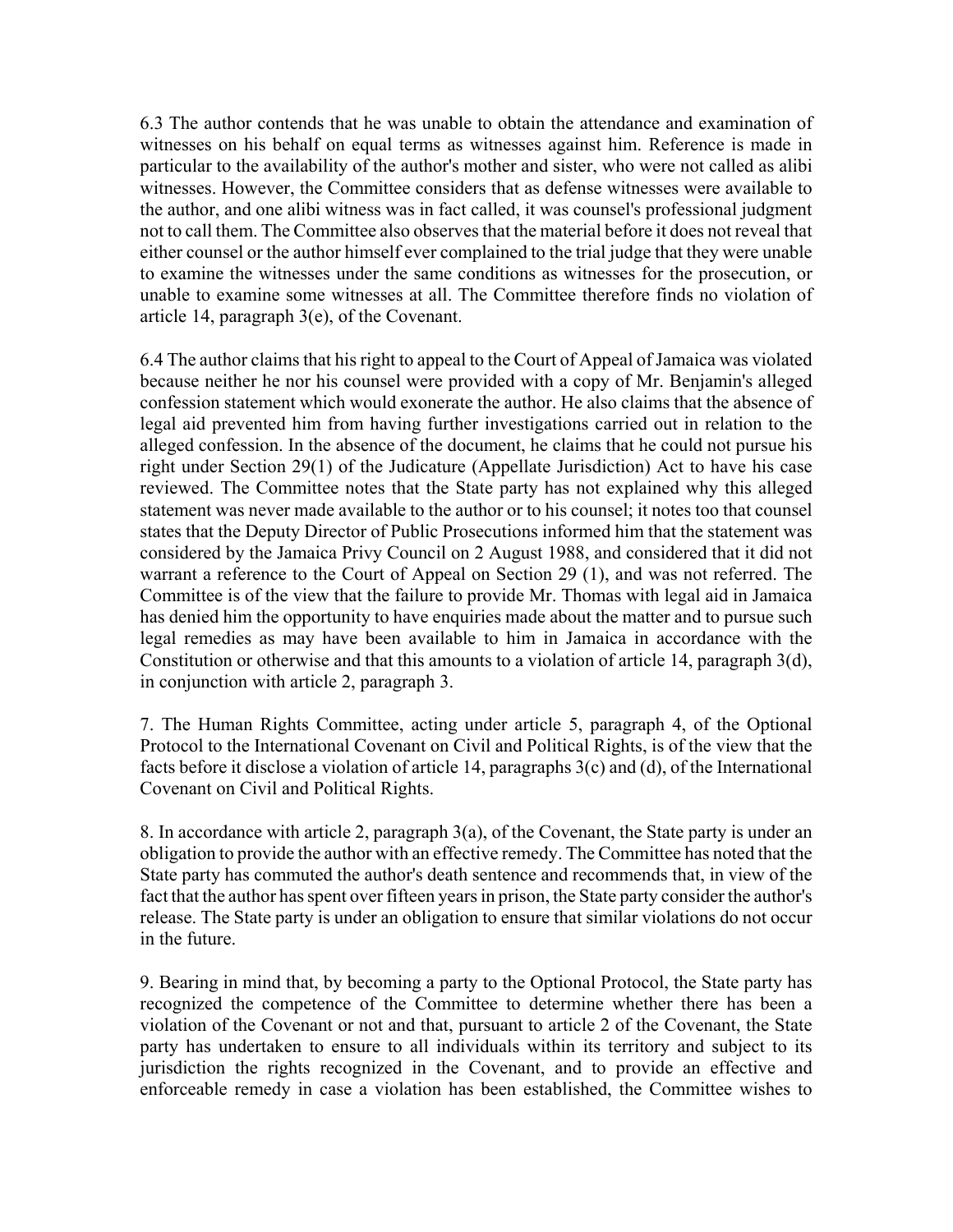receive from the State party, within 90 days, information about the measures taken to give effect to the Committee's Views.

[Adopted in English, French and Spanish, the English text being the original version. Subsequently to be issued also in Arabic, Chinese and Russian as part of the Committee's annual report to the General Assembly.]

 $\mathcal{L}_\text{max}$ \*/ Made public by decision of the Human Rights Committee.

1/ The following members of the Committee participated in the examination of the present communication: Mr. Nisuke Ando, Mr. Prafullachandra N. Bhagwati, Mr. Thomas Buergenthal, Lord Colville, Mr. Omran El Shafei, Ms. Elizabeth Evatt, Mr. Eckart Klein, Mr. David Kretzmer, Mr. Rajsoomer Lallah, Ms. Cecilia Medina Quiroga, Mr. Fausto Pocar, Mr. Julio Prado Vallejo, Mr. Martin Scheinin, Mr. Danilo Türk, Mr. Maxwell Yalden and Mr. Abdallah Zakhia.

2/ The text of an individual opinion signed by two Committee members is appended to the present document.

3/ On 19 October 1993, the Human Rights Committee adopted its Views in respect of another communication (No. 321/1988) from Mr. Maurice Thomas, concerning violations of articles 7 and 10 of the Covenant; a violation of both these articles was found.

4/ See, inter alia, the judgment of the Judicial Committee of the Privy Council, dated 2 November 1993 (Pratt and Morgan v. Jamaica).

5/ See the Committee's Views on communications Nos. 210/1986 and 225/1987 (Earl Pratt and Ivan Morgan v. Jamaica), adopted on 6 April 1989, paragraph 12.6. See also, inter alia, the Committee's Views on communications Nos. 270/1988 and 271/1988 (Randolph Barrett and Clyde Sutcliffe v. Jamaica), adopted on 30 March 1992, and No. 470/1991 (Kindler v. Canada), adopted on 30 July 1993.

# **Appendix**

## Individual opinion by Messrs. Fausto Pocar and Rajsoomer Lallah

While we concur with most of the conclusions reached by the Committee in the present case, we cannot join the Committee's views as far as they refer to the author's claim that prolonged detention on death row amounted to a violation of article 7 of the Covenant. The Committee has declared the claim inadmissible under article 2 of the Optional Protocol on the following grounds: on the one hand it recalled its previous jurisprudence according to which detention on death row for any specific period is not a violation of article 7 of the Covenant in the absence of some further compelling circumstances; on the other hand, it observed that the